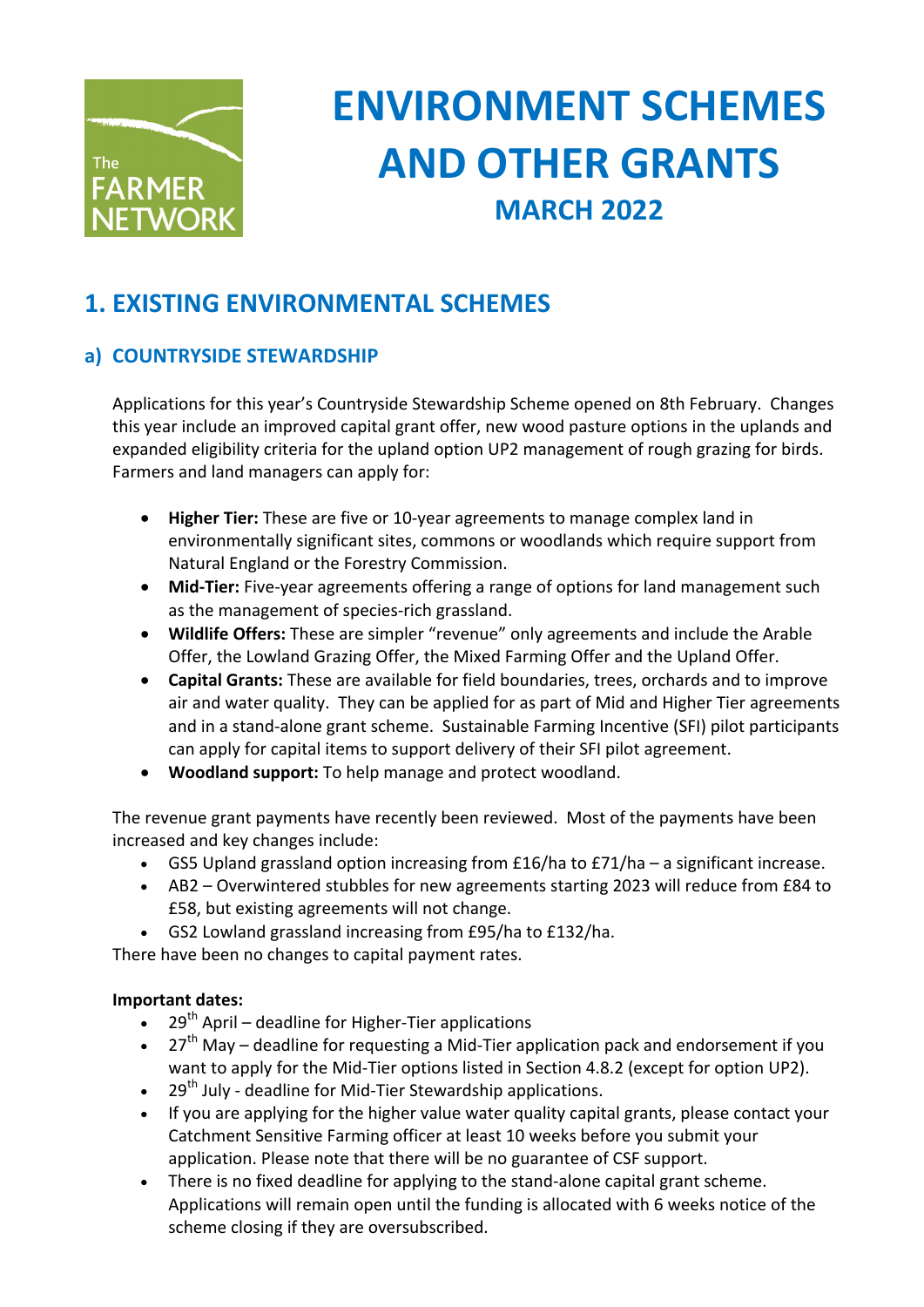The Countryside Stewardship schemes will continue to be open for applications until 2023 with final agreements starting on 1st Jan 2024. This applies to both Mid-Tier and Higher Tier agreements. Existing Higher Level Stewardship agreements that come to an end in this period are mostly being offered annual rollovers until 2024. Anyone in a Stewardship agreement that started after January 2021 who wants to join the new Environmental Land Management schemes will be able to transfer at agreed exit points with no penalty.

# **b) ENGLAND WOODLAND CREATION OFFER**

The England Woodland Creation Offer (EWCO) is a grant administered by the Forestry Commission to support the creation of new woodland. Many of the options offered under the Stewardship Woodland creation and maintenance grants are also available under this new offer and may be eligible for higher payment rates. It will also create new woodland on areas as small as 1ha including through natural colonisation. There are four types of payment available:

- Capital items to establish new woodland, with payments covering 100% of standard costs
- 10 years of annual Maintenance Payments to help establish the young trees
- Contributions towards the cost of installing infrastructure for woodland management
- Additional Contributions to deliver public benefits. These include:
	- $\circ$  up to £2,800 per hectare for woodlands that restore nature and species (e.g. to extend areas of native woodland or for red squirrels)
	- $\circ$  £500 per hectare for woodlands that help reduce the risk of flooding
	- $\circ$  400 per hectare for woodlands that will improve water quality
	- $\circ$  1,600 per hectare for woodlands along riverbanks that improve water habitat
	- $\circ$  up to £500 per hectare for creating woodlands close to where people live
	- $\circ$  up to £2,200 per hectare for providing access to woodlands for the public to enjoy

# **2. THE NEW ENVIRONMENTAL LAND MANAGEMENT SCHEMES**

The Environmental Land Management (ELM) schemes will eventually replace both the Basic Payment Scheme and Countryside Stewardship. There are three levels:

- the Sustainable Farming Incentive which is aimed at all farmers,
- Local Nature Recovery and
- Landscape Recovery.

## **a) SUSTAINABLE FARMING INCENTIVE**

## **Sustainable Farming Incentive Pilot (only available to Pilot farmers)**

Last March, Defra published the first phase of its Sustainable Farming Incentive (SFI) pilot with eight standards available. Each standard has three levels: Introductory, Intermediate and Advanced with payment rates increasing depending on the level of management required. Note these payment levels and actions are being amended during the pilot period but gives an idea of how Defra currently views the scheme.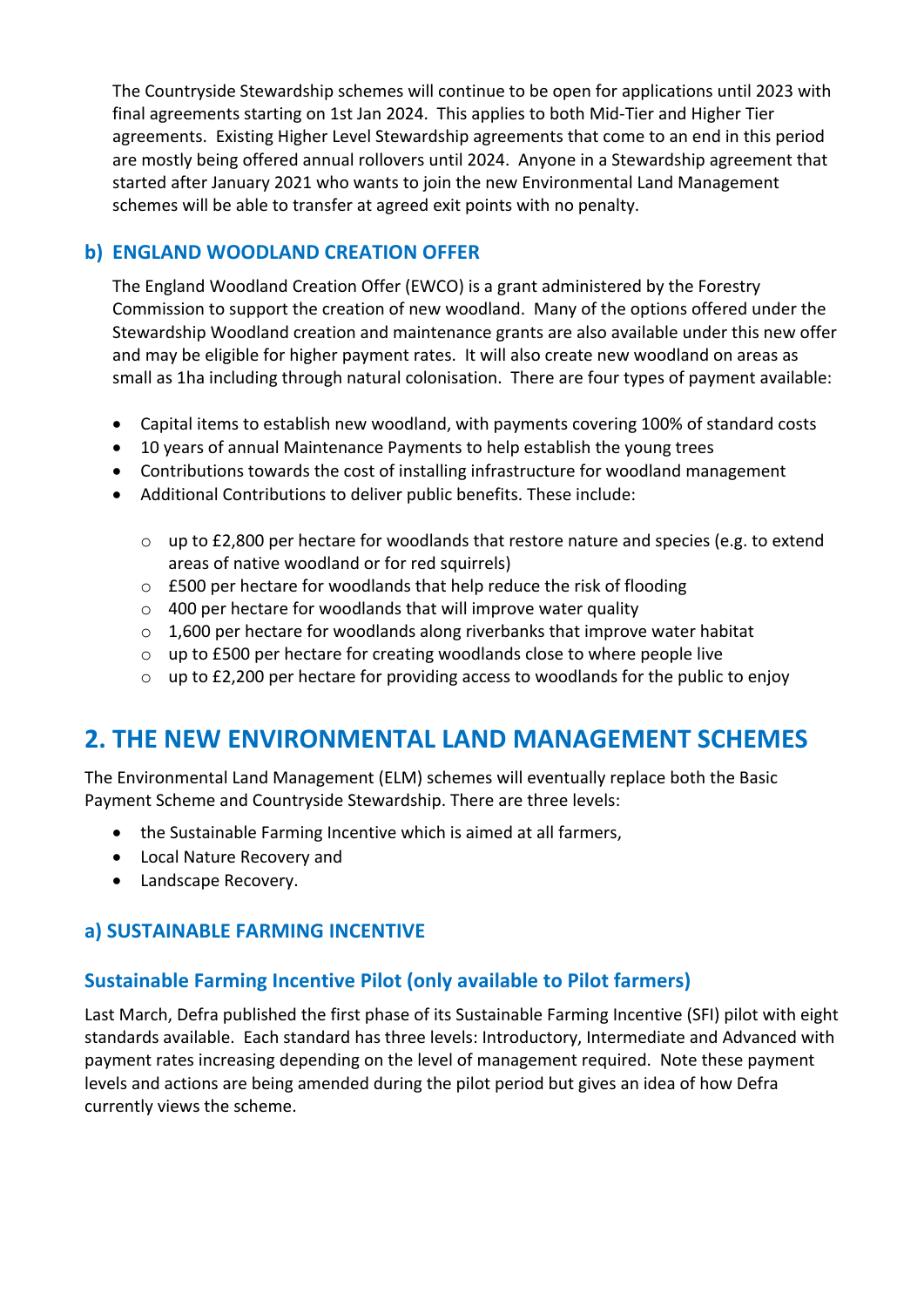| Standard                           | Payment              |              |          |
|------------------------------------|----------------------|--------------|----------|
|                                    | Introductory         | Intermediate | Advanced |
| Arable and horticultural:<br>land  | £30/hectare (ha)     | £57/ha       | £79/ha   |
| Arable and horticultural:<br>soils | $f$ 26/ha            | f41/ha       | f60/ha   |
| <b>Farm woodland</b>               | £49/ha               |              |          |
| <b>Hedgerows</b>                   | £19/100 metre<br>(m) | £25/100m     | £28/100m |
| Improved grassland                 | £29/ha               | £68/ha       | £97/ha   |
| Improved grassland: soils          | £31/ha               | £53/ha       | f84/ha   |
| Low and no input<br>grassland      | f22/ha               | £114/ha      | £120/ha  |
| Water body buffering               | £18/100m             | £33/100m     | £38/100m |

Over 900 farmers submitted applications to be part of the pilot with agreements starting this winter. These will last for 3 years with participants paid to provide feedback about the scheme. These standards are only available to the farmers signed up to the pilot but the next section covers what will be available to all farmers in 2022.

# **Sustainable Farming Incentive (SFI) 2022**

The Sustainable Farming Incentive in 2022 will be an early rollout of the SFI scheme and will be open to all farmers who claim Basic Payment Scheme and those in Countryside Stewardship, providing this does not create double-funding. Agreements will last 3 years, with amendments allowed every 12 months to add land, add standards or increase ambition levels. Payments will be made quarterly. We are expecting the application period for SFI 2022 to open in the Spring including the following standards:

- Improved grassland soils
- Arable and horticulture soils
- Moorland and rough grazing
- It will also pay for an annual livestock health and welfare review.

In 2022, there will not be an SFI capital grant scheme, but capital grants will be available through Stewardship. 

| Level                  | <b>Actions</b>                                                                                                                                               |
|------------------------|--------------------------------------------------------------------------------------------------------------------------------------------------------------|
| Introductory<br>E28/ha | Test soil organic matter<br>$\circ$<br>Complete a soil assessment and soil management plan<br>$\circ$<br>No more than 5% bare ground over winter.<br>$\circ$ |
| Intermediate<br>E58/ha | All the introductory actions plus establish/maintain herbal leys on at least 15%<br>of land in the standard.                                                 |

#### **The Improved Grassland soils standard:**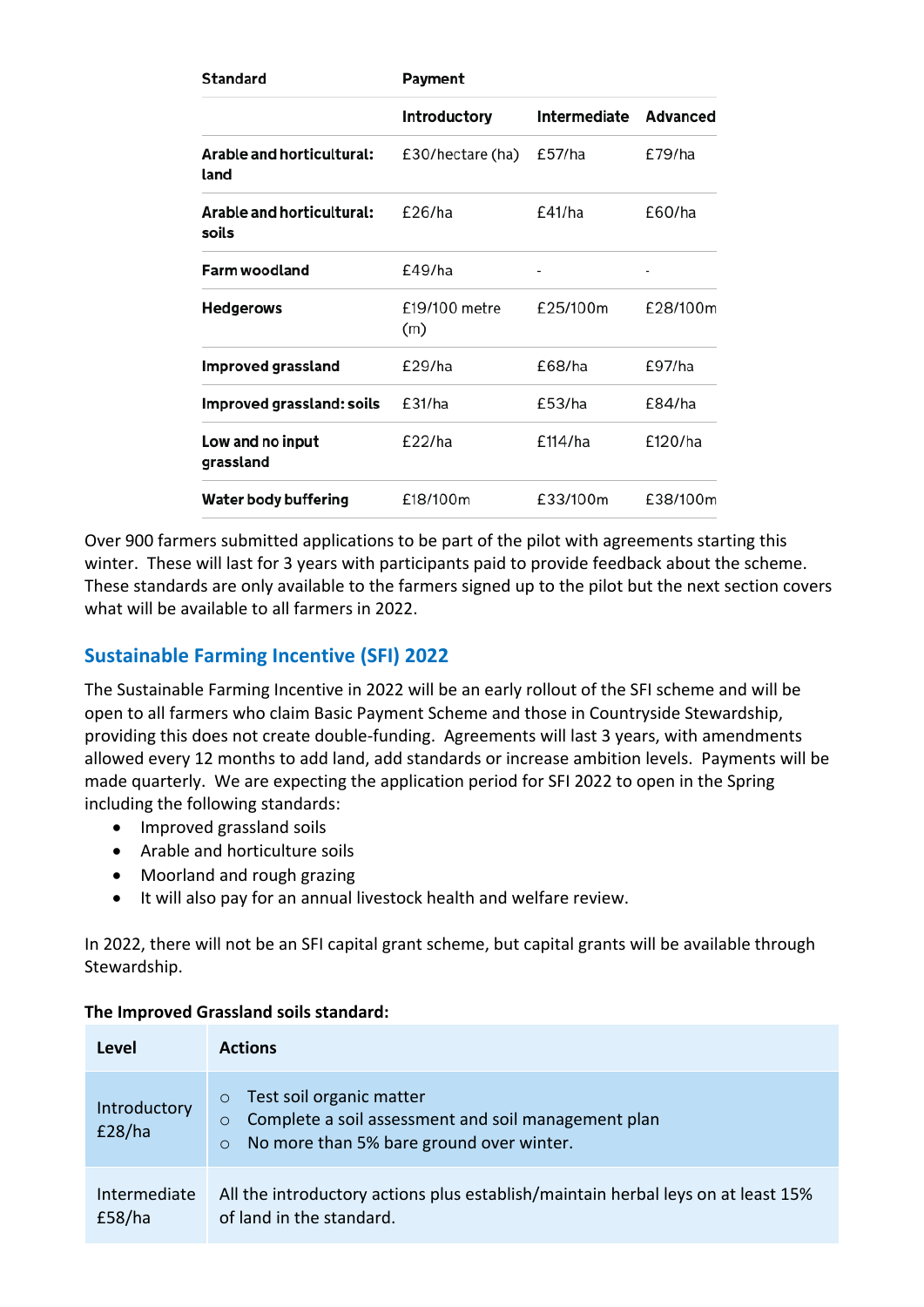#### **The Arable/Horticultural soils standard:**

| <b>Level</b>           | <b>Actions</b>                                                                                                                                                                                                                                                                                                                                                                                                                                                         |
|------------------------|------------------------------------------------------------------------------------------------------------------------------------------------------------------------------------------------------------------------------------------------------------------------------------------------------------------------------------------------------------------------------------------------------------------------------------------------------------------------|
| Introductory<br>E22/ha | Test soil organic matter<br>$\circ$<br>Complete a soil assessment and soil management plan<br>$\circ$<br>At least 70% of land in the standard must have green cover over Winter<br>$\circ$<br>(Dec-Feb). This can include any kind of green cover, including autumn sown<br>crops and weedy stubbles.<br>add organic matter to 1/3 of the land in the standard each year. This can<br>$\circ$<br>include any kind of organic matter, including sown green cover crops. |
| Intermediate<br>E40/ha | Includes all the introductory actions plus:<br>70% of land in the standard must have green cover over Winter (Dec-Feb.<br>$\circ$<br>Multi species green cover must cover at least 20% of total land in the<br>standard.<br>add organic matter to 1/3 of the land in the standard each year. This will<br>$\circ$<br>include multi-species green cover and other ways to add organic matter.                                                                           |

Defra plans to add advanced levels to the soils standards from 2023 onwards. For the Arable standard, this is likely to include the increased use of no-tillage techniques.

#### **Moorland and Rough Grazing standard**

| Level                                              | <b>Actions</b>                                                                                                                                                                                                                           |
|----------------------------------------------------|------------------------------------------------------------------------------------------------------------------------------------------------------------------------------------------------------------------------------------------|
| Introductory<br>£148/agreement/year<br>$+£6.45/ha$ | Verify and record soil types, including peatland, and associated<br>vegetation<br>Evaluate the public goods potential and condition of the moorland<br>$\circ$<br>Identify opportunities to maintain or enhance public goods<br>$\Omega$ |

SFI 2022 will only offer an introductory level for the moorland and rough grazing standard with intermediate and advanced levels to follow later in the rollout of SFI. Common land will be eligible through group agreements only.

#### **Animal Health and Welfare Review**

This will pay for an annual farm visit from a vet or vet-led team. It will be available to farmers in England who are eligible for BPS and keep more than 50 pigs, 20 sheep or 10 cattle. Likely payment rates are below but depend upon the testing regime for priority endemic diseases:

- $O$  Pigs £684
- $\circ$  Sheep £436
- $\circ$  Beef cattle £522
- o Dairy cattle - £372

#### **What next with the roll out of future SFI standards?**

SFI 2022 is a starting point - more standards and ambition levels are set to be added to the scheme from 2022-2025. This is not final, but we understand that Defra are considering rolling out the standards as follows: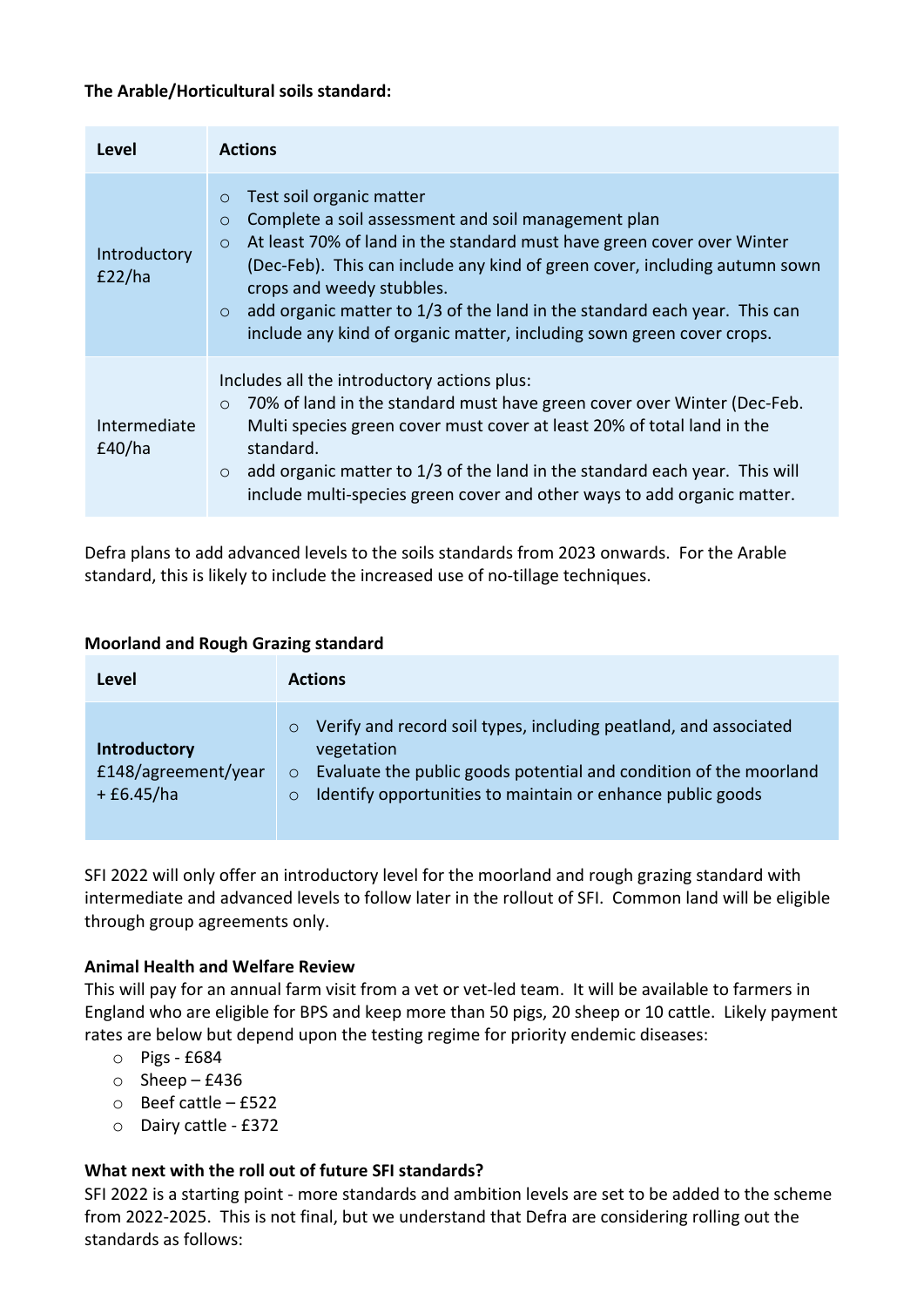| 2023                                                                                            | 2024                                                                                                                                                                                             | 2025                                                                                                                                                          |
|-------------------------------------------------------------------------------------------------|--------------------------------------------------------------------------------------------------------------------------------------------------------------------------------------------------|---------------------------------------------------------------------------------------------------------------------------------------------------------------|
| nutrient<br>O<br>management<br>integrated pest<br>$\circ$<br>management<br>hedgerows<br>$\circ$ | agroforestry<br>$\circ$<br>low and no input grassland<br>$\circ$<br>moorland and rough grazing<br>$\circ$<br>(all levels)<br>water body buffering<br>$\circ$<br>farmland biodiversity<br>$\circ$ | organic<br>$\circ$<br>on-farm woodland<br>$\Omega$<br>orchards and specialist<br>$\circ$<br>horticulture<br>heritage<br>$\circ$<br>dry stone walls<br>$\circ$ |

The Sustainable Farming Incentive is the "base" layer of the three Environmental Land Management schemes and the one meant to be the most accessible to farmers. The next two schemes require more actions to be taken in return for higher payments.

# **b) LOCAL NATURE RECOVERY**

The Local Nature Recovery scheme will pay for actions that support local nature recovery and meet local environmental priorities. It is described by Defra as: "The improved and more ambitious successor to the Countryside Stewardship scheme in England." Initially it will cover the following themes:

- $\bullet$  wildlife feeding, shelter and breeding areas
- grassland, lowland heathland, wetland and coastal habitats
- upland and lowland peat and moorland
- recovery and reintroduction of particular wildlife species
- managing and creating trees and woodlands
- nature-based solutions for water
- restoring rivers, flood plains, streams and riparian habitats

The scheme will be open to farmers and land managers including those in the Sustainable Farming Incentive. Agreements will be "multi-year" and mostly individual agreements but supporting collaboration. An early version of the scheme will be piloted in 2023 with full roll out by the end of 2024. More information will be available later this year on options and payment rates and how farmers can get involved in testing the scheme.

# **c) LANDSCAPE RECOVERY**

The highest level of the ELM scheme - Landscape Recovery - will support "*more radical changes to land-use change and habitat restoration"*. The first application round is now open with funding for up to 15 projects focusing on two themes – recovering threatened native species and restoring rivers and streams. Each of the pilot projects will cover areas from 500 to 5,000 hectares. The deadline for first stage applications is  $24<sup>th</sup>$  May with the highest scoring applications offered support to fund a development phase of up to 2 years. The implementation phase will involve delivery of a bespoke long-term agreement of 20 years plus including private finance. Defra intends to launch a second round of pilot projects next year.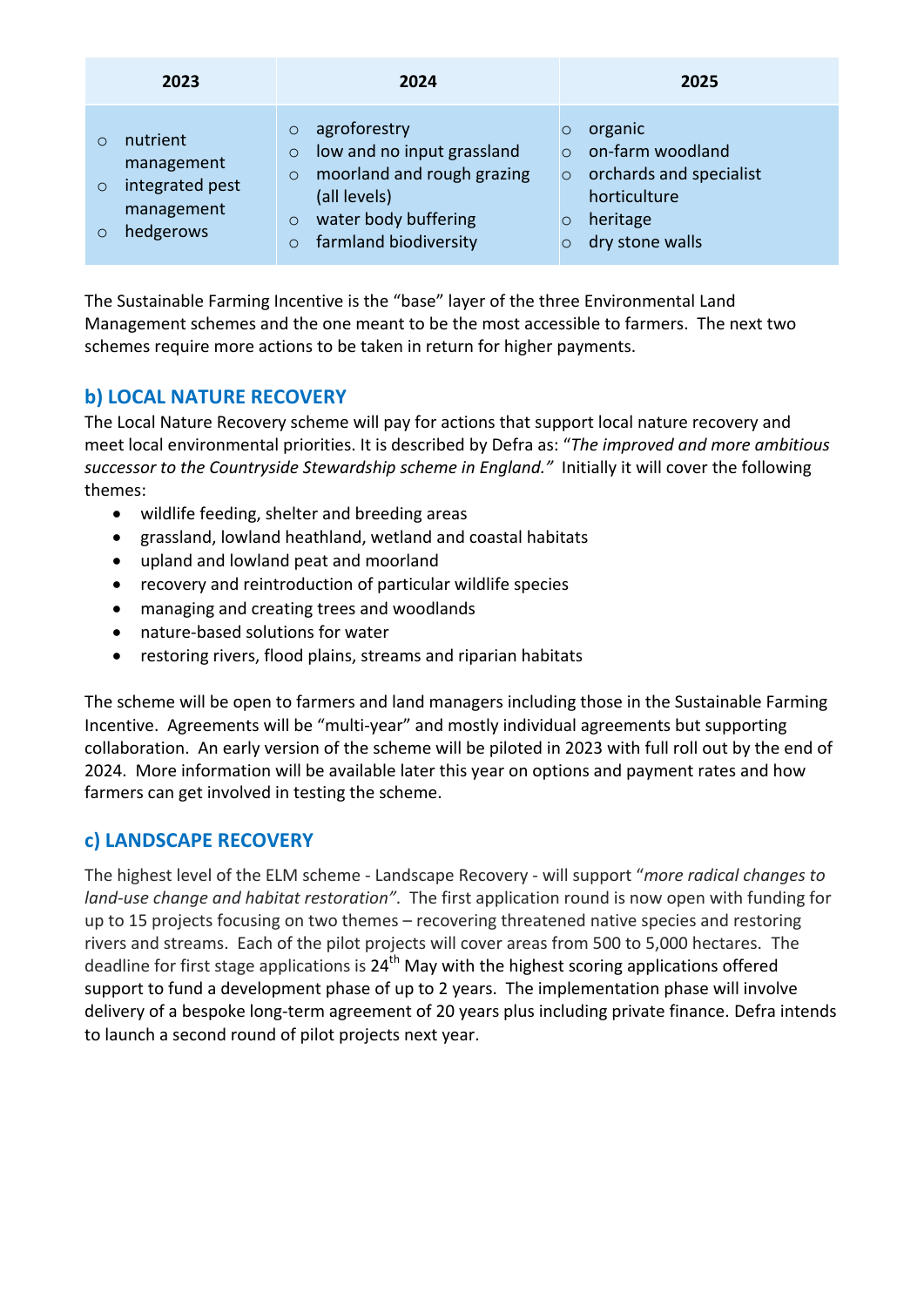# **3. OTHER SCHEMES**

# **a) FARMING INVESTMENT FUND**

The Farming Investment Fund will replace the Countryside Productivity Schemes and include grants for investments in technology, buildings, machinery and forestry equipment. There are two levels:

- A small grant scheme called the Farming Equipment and Technology Fund. Like the previous CP Small Grant scheme, this is based on a specific list of equipment with standard grant rates per item. The minimum grant is  $£2,000$  and the maximum is  $£25,000$  with farmers able to apply for up to £50,000 from the scheme overall. The first round of the scheme closed on  $7<sup>th</sup>$  January 2022 and a further round is expected next winter.
- A larger grant scheme called the **Farming Transformation Fund**. This has a minimum grant of £35,000 and maximum of £500,000 towards the cost of more substantial investments in equipment, technology or infrastructure, with the potential to transform business performance. Grants are 40% of eligible costs and there are three themes:

| <b>Water Resource</b><br><b>Management</b>   | Includes water storage reservoirs, abstraction points, irrigation and<br>$\circ$<br>abstraction equipment and best practice application equipment.<br>Expressions of Interest for the Water Resource Management scheme<br>$\circ$<br>closed on 12 <sup>th</sup> January 2022. |
|----------------------------------------------|-------------------------------------------------------------------------------------------------------------------------------------------------------------------------------------------------------------------------------------------------------------------------------|
| <b>Improving Farm</b><br><b>Productivity</b> | Opened for applications in January.<br>$\circ$<br>Eligible items include robotic or autonomous equipment (eg robotic<br>$\circ$<br>milkers and feeders) and slurry acidification systems.<br>The deadline is 16th March for the 1st application stage.<br>$\circ$             |
| <b>Adding Value</b>                          | Expected to open Spring 2022<br>$\circ$                                                                                                                                                                                                                                       |

It is expected that the Farming Transformation Fund will be expanded to include a Slurry Investment Scheme in the autumn of 2022 including grants for slurry storage.

## **b)** ANIMAL HEALTH AND WELFARE PATHWAY

The Animal Health and Welfare Pathway will provide funding for:

- Capital grants and financial support including funding for vet visits and testing through the Sustainable Farming Incentive 2022.
- "Payment by results" to support biosecurity and control of endemic disease from 2023.
- A Livestock Information Service (LIS) to simplify traceability and animal health data.

We are expecting the capital grants to include both a small grant scheme of less than  $£10,000$ grant and a larger grant scheme for investment in infrastructure.

# **c) FARMING IN PROTECTED LANDSCAPES**

The Farming in Protected Landscapes programme was launched in July 2021. Support is available over the next 3 years for farmers and land managers in AONBs and National Parks for projects that: